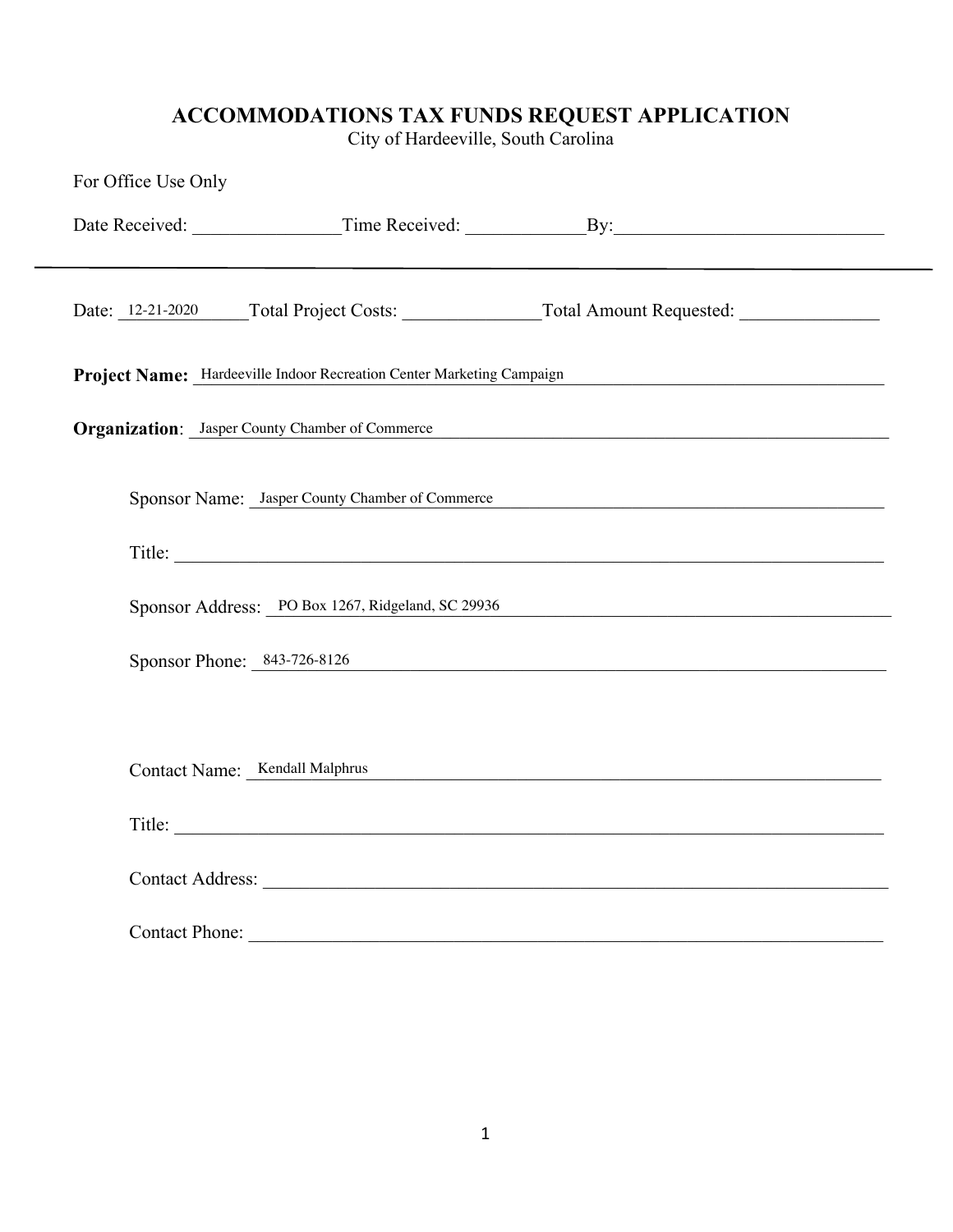# **Description of Project:**

1. General Description: See Attached 2. If arts/cultural activity, give specific description of project (attach additional sheets, if needed): See Attached 3. Impact on or benefit to tourism (if required under the law): See Attached 4. Duration of project: Start Date: February 2021 Completion Date: ongoing 5. Permits required (if any): Does not apply 6. Additional Comments: none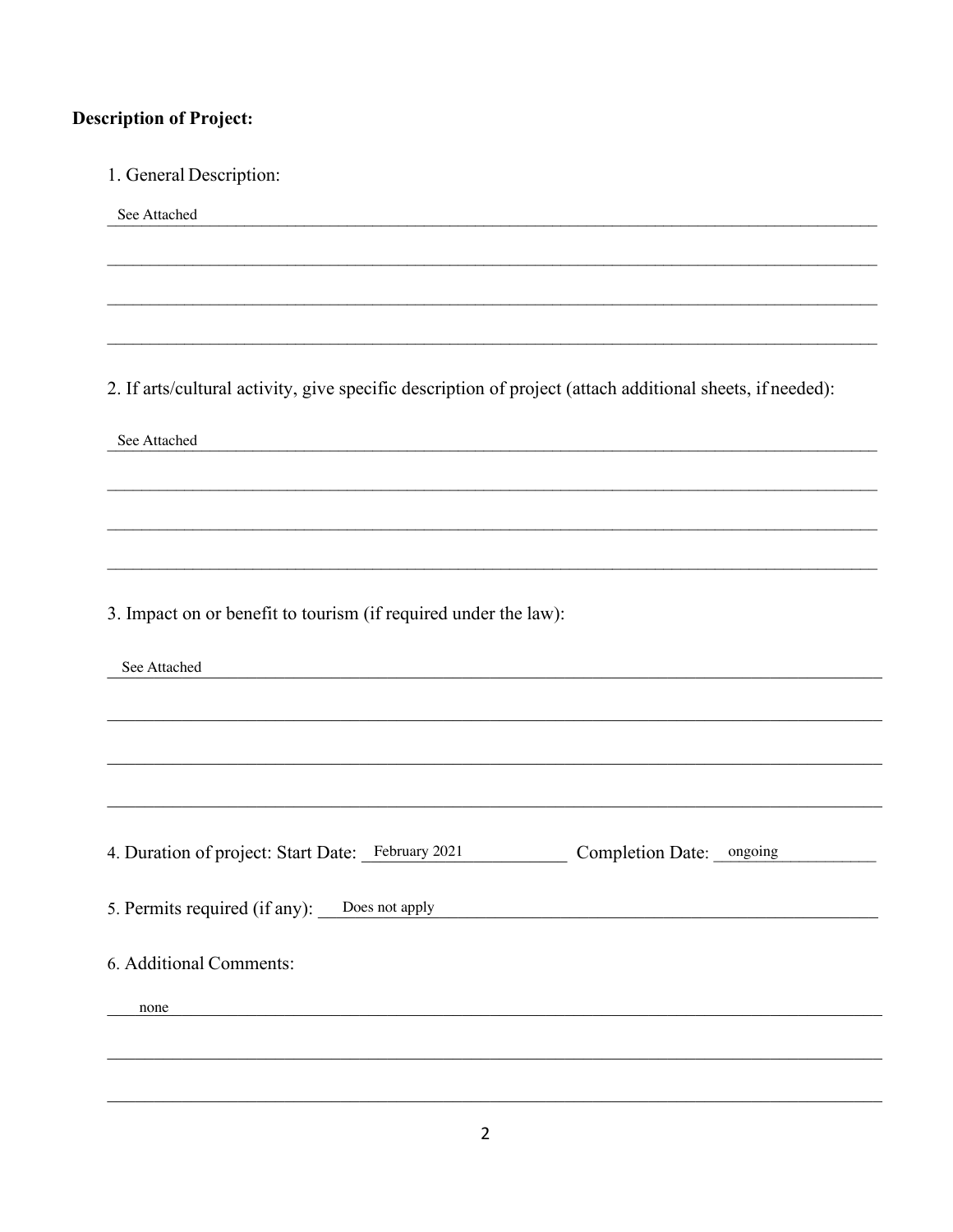# **Funding:**

| 1. Source of funds: Accommodations Tax and the Jasper County Chamber of Commerce              |  |  |  |  |
|-----------------------------------------------------------------------------------------------|--|--|--|--|
|                                                                                               |  |  |  |  |
|                                                                                               |  |  |  |  |
| 2. Have you requested funding from other sources or organizations for this project?           |  |  |  |  |
| no                                                                                            |  |  |  |  |
|                                                                                               |  |  |  |  |
| If yes, please list sources and amounts.                                                      |  |  |  |  |
| Does not apply                                                                                |  |  |  |  |
|                                                                                               |  |  |  |  |
|                                                                                               |  |  |  |  |
|                                                                                               |  |  |  |  |
| 3. Contributions to the project by the sponsoring organization:                               |  |  |  |  |
| This is a new and ongoing project, therefore contributions are not able to be determined yet. |  |  |  |  |
|                                                                                               |  |  |  |  |
|                                                                                               |  |  |  |  |

## **Financial Information (ADHERE TO STRICTLY):**

1. A line-item budget of the project. (EXAMPLE)

| <b>Line Items</b> | <b>Requested</b> | Approved | <b>Expended</b> | <b>Reimbursement to the</b><br><b>City</b> |
|-------------------|------------------|----------|-----------------|--------------------------------------------|
| Security          | \$750.00         | \$750.00 | \$700.00        | \$50.00                                    |
| Food              | 2,500.00         | 2,500.00 | 3,200.00        | 0.00                                       |
| Advertising       | 5,200.00         | 5,200.00 | 4,550.00        | 650.00                                     |
| Total             | 8,450.00         | 8,450.00 | 8,450.00        | 700.00                                     |

2. Most recent fiscal year balance sheet and profit and loss accounting statement.